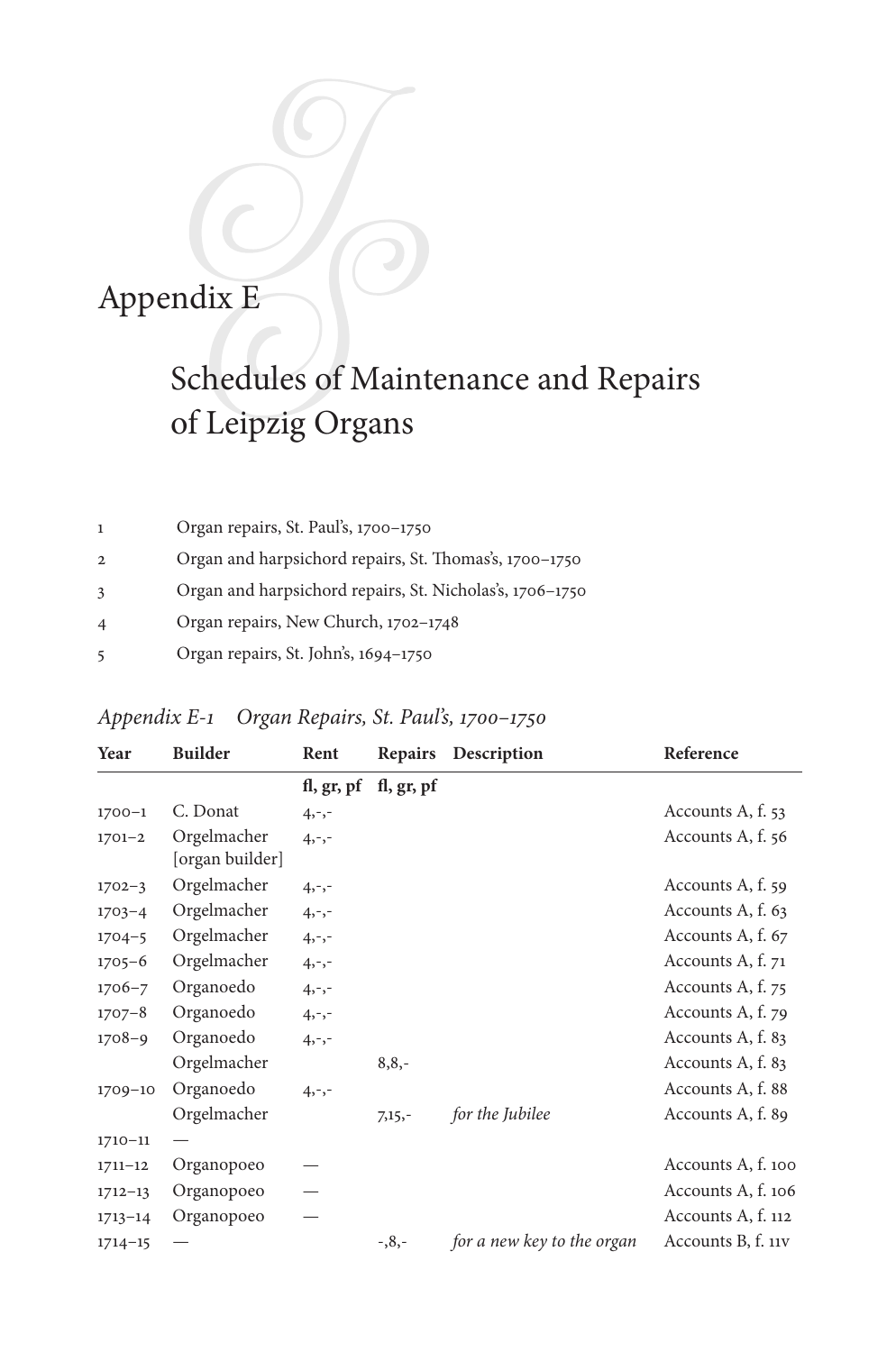| Year        | <b>Builder</b>         | Rent      | Repairs                   | Description                                                                                                                                                                                 | Reference          |
|-------------|------------------------|-----------|---------------------------|---------------------------------------------------------------------------------------------------------------------------------------------------------------------------------------------|--------------------|
| $1715 - 16$ | Organopoeo             |           |                           |                                                                                                                                                                                             | Accounts A, f. 128 |
| $1716 - 17$ | Organopoeo             |           |                           |                                                                                                                                                                                             | Accounts A, f. 135 |
|             |                        |           | $T$ , gr, pf $T$ , gr, pf |                                                                                                                                                                                             |                    |
|             | J. B. Mencke           |           | 94,22,1                   | in fulfillment of the<br>promised 1100 taler for<br>constructing the organ                                                                                                                  | Accounts B, f. 35v |
| $1717 - 18$ | J. S. Bach             |           | $20, -,-$                 | to the Capellmeister, Herr<br>Bach, for the inspection<br>and acceptance of the<br>new organ in the Templo<br>Paulino                                                                       | Accounts B, f. 47v |
|             | Scheibe                |           | $12, -,-$                 | for repairs to the organ<br>for the weather-related<br>damage from hailstones                                                                                                               | Accounts B, f. 47v |
|             | glazier                |           | 5,4,6                     |                                                                                                                                                                                             | Accounts B, f. 47v |
|             | locksmith              |           | $1,4,-$                   |                                                                                                                                                                                             |                    |
|             | miscellaneous<br>items |           | 1,17,9                    |                                                                                                                                                                                             |                    |
| $1718 - 19$ | Orgelmacher            |           | $8,18,-$                  | for purchasing tin, lead,<br>and glue                                                                                                                                                       | Accounts B, f. 61v |
| $1719 - 20$ | Organopoeo             | $36, -,-$ |                           | for Michael. 1718, Michael.<br>1719, and Michael. 1720<br>$[12, -,-$ each year]                                                                                                             | Accounts B, f. 158 |
|             | Orgelmacher            |           | $10, -,-$                 | for additionally contracted<br>work, necessary because of<br>the damage caused to the<br>bellows and wind chests<br>from the heat wave, by<br>resolution of council dated<br>15 August 1719 | Accounts B, f. 73v |
| $1720 - 21$ | Scheibe                |           | $200,-,-$                 | according to the agreement<br>made, by which organ<br>builder Scheibe renounces<br>each and every demand, no<br>matter what it may be, by<br>council's resolution dated<br>26 March 1720    | Accounts B, f. 85v |
|             | Organopoeo             | $12, -,-$ |                           | Paschal. et Michael. 1721 Accounts A, f. 166                                                                                                                                                |                    |
| $1721 - 22$ | Organopoeo             | $12, -,-$ |                           | 1722                                                                                                                                                                                        | Accounts A, f. 173 |
| $1722 - 23$ | Organopoeo             | $12,-,-$  |                           | 1723                                                                                                                                                                                        | Accounts A, f. 181 |
|             | bellows<br>pumper      |           | $^{-1}$ , 2, -            | for oiling the organ bellows                                                                                                                                                                | Accounts A, f. 182 |
| $1723 - 24$ | Organopoeo             | $12,-,-$  |                           | for his lodgings                                                                                                                                                                            | Accounts A, f. 190 |
|             | bellows<br>pumper      |           | $-3,4,-$                  | for oiling the organ<br>bellows in 1724                                                                                                                                                     |                    |
| $1724 - 25$ | Organopoeo             | $12,-,-$  |                           | for his lodgings                                                                                                                                                                            | Accounts A, f. 196 |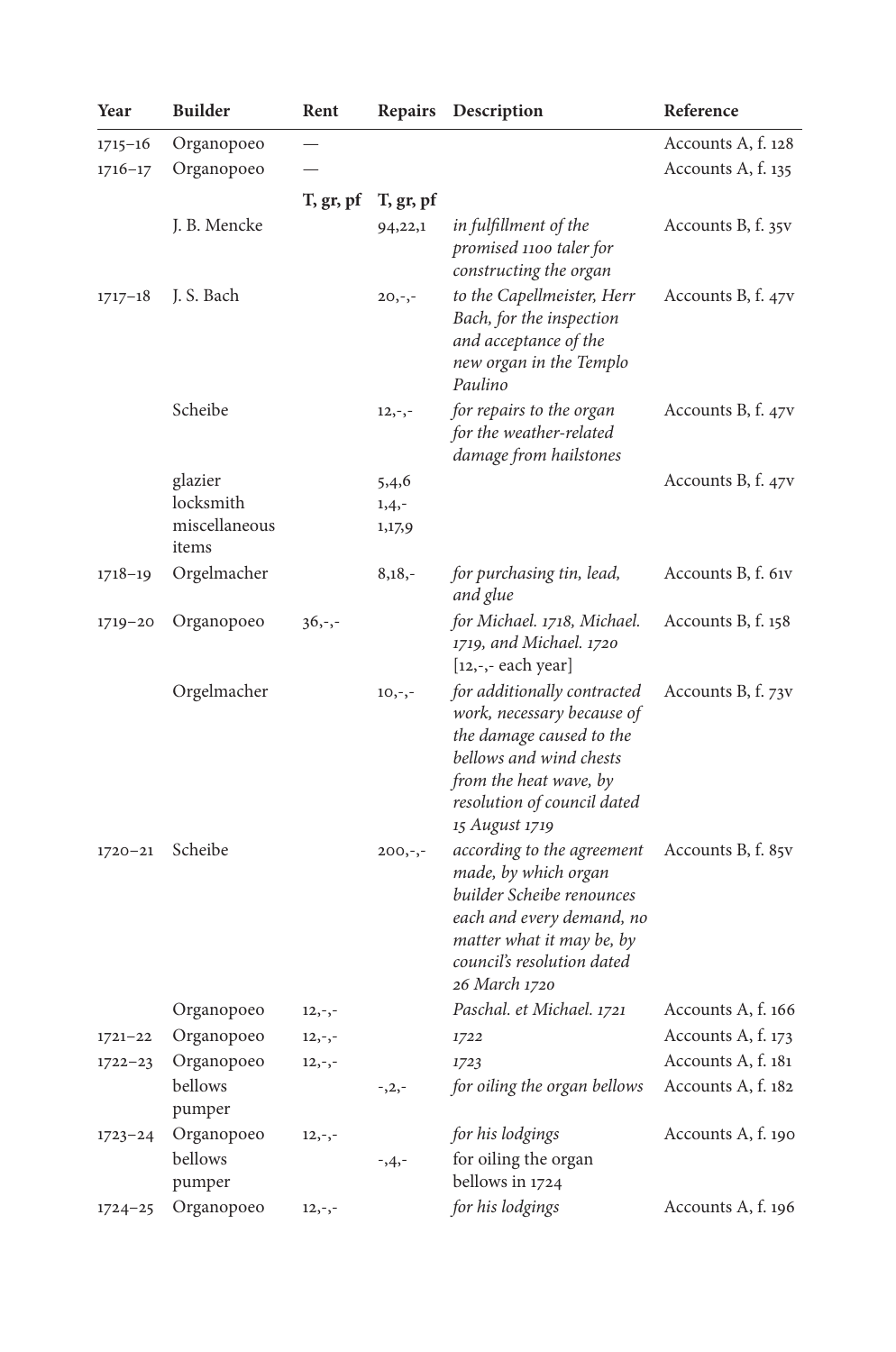| Year        | <b>Builder</b>    | Rent      | Repairs   | Description                                                                                                                                                                 | Reference                   |
|-------------|-------------------|-----------|-----------|-----------------------------------------------------------------------------------------------------------------------------------------------------------------------------|-----------------------------|
|             | bellows<br>pumper |           | $-3,4,-$  | for oiling the organ bellows                                                                                                                                                |                             |
| $1725 - 26$ | Organopoeo        | $12, -,-$ |           | for his lodgings                                                                                                                                                            | Accounts A, fs.<br>200, 204 |
| $1726 - 27$ | Organopoeo        | $12, -,-$ |           | for his lodgings                                                                                                                                                            | Accounts A, f. 209          |
| $1727 - 28$ | Organopoeo        | $12,-,-$  |           | for his lodgings                                                                                                                                                            | Accounts A, f. 218          |
| $1728 - 29$ | Organopoeo        | $12, -,-$ |           | for his lodgings                                                                                                                                                            | Accounts A, f. 224          |
| 1729-30     | Organopoeo        | $12,-,-$  | $12, -,-$ | for repairing one thing and                                                                                                                                                 | Accounts A, f. 229;         |
|             |                   |           |           | another on the organ                                                                                                                                                        | Minutes F, fol. 119r        |
| $1730 - 31$ | Organopoeo        | $12, -,-$ | $16, -,-$ | for repairing the bellows                                                                                                                                                   | Accounts A, f. 236;         |
|             |                   |           |           |                                                                                                                                                                             | Minutes F, fol. 151v        |
|             | bellows<br>pumper |           | $-2, -$   | for oiling the bellows                                                                                                                                                      | Accounts A, f. 235          |
| $1731 - 32$ | Organopoeo        | $12, -,-$ |           | for his lodgings                                                                                                                                                            | Accounts A, f. 241          |
| $1732 - 33$ | Organopoeo        | $12,-,-$  |           | for his lodgings                                                                                                                                                            | Accounts A, f. 246          |
| $1733 - 34$ | Organopoeo        | $12, -,-$ |           | for his lodgings                                                                                                                                                            | Accounts A, f. 251          |
| $1734 - 35$ | Organopoeo        | $12, -,-$ |           | for his lodgings                                                                                                                                                            | Accounts A, f. 256          |
| $1735 - 36$ | Organopoeo        | $12, -,-$ |           | for his lodgings                                                                                                                                                            | Accounts A, f. 264          |
|             | Scheibe           |           | $160,-,-$ | for renovation of the organ,<br>according to the contract<br>$\ldots$ dated 13 April 1736<br>17. Apr. 1736, 60,-,-<br>27 Jun. 1736, 50,-,-                                  | Accounts A, f. 265          |
|             |                   |           |           | 31 Aug. 1736, 50,-,-                                                                                                                                                        |                             |
| $1736 - 37$ | Organopoeo        | $12, -,-$ |           | for his lodgings                                                                                                                                                            | Accounts A, f. 272          |
| $1737 - 38$ | Organopoeo        | $12,-,-$  |           | for his lodgings                                                                                                                                                            | Accounts A, f. 279          |
| $1738 - 39$ | Organopoeo        | $12, -,-$ |           | for his lodgings                                                                                                                                                            | Accounts A, f. 287          |
| $1739 - 40$ | Organopoeo        | $12, -,-$ |           | for his lodgings                                                                                                                                                            | Accounts A, f. 296          |
| $1740 - 41$ | Organopoeo        | $12,-,-$  |           | for his lodgings                                                                                                                                                            | Accounts A, f. 305          |
| $1741 - 42$ | Organopoeo        | $12, -,-$ |           | for his lodgings                                                                                                                                                            | Accounts C, f. 5            |
|             | Scheibe           |           | $6, -,-$  | for procuring and installing<br>iron arms on the 21 torn-off<br>organ registers                                                                                             | Accounts B, f. 348v         |
| $1742 - 43$ | Organopoeo        | $12,-,-$  |           | for his lodgings, from<br>Michaelis 1742 until<br>Michaelis 1743                                                                                                            | Accounts C, f. 14           |
| $1743 - 44$ | Organopoeo        | $6, -,-$  |           | for his lodgings, from<br>Michaelis 1743 until Easter                                                                                                                       | Accounts C, f. 20           |
| $1744 - 45$ | Organopoeo        | $18,6,-$  |           | 1744<br>for his lodgings, from<br>Easter until Michaelis 1744,<br>6,2,-; from Michaelis 1744<br>until Easter 1745, 6,2,-;<br>from Easter until Michaelis<br>$1745, 6, 2, -$ | Accounts C, f. 28           |
| $1745 - 46$ | Organopoeo        | $12,4,-$  |           | for his lodgings                                                                                                                                                            | Accounts C, f. 36           |
| $1746 - 47$ | Organopoeo        | $12,4,-$  |           | for his lodgings                                                                                                                                                            | Accounts C, f. 42           |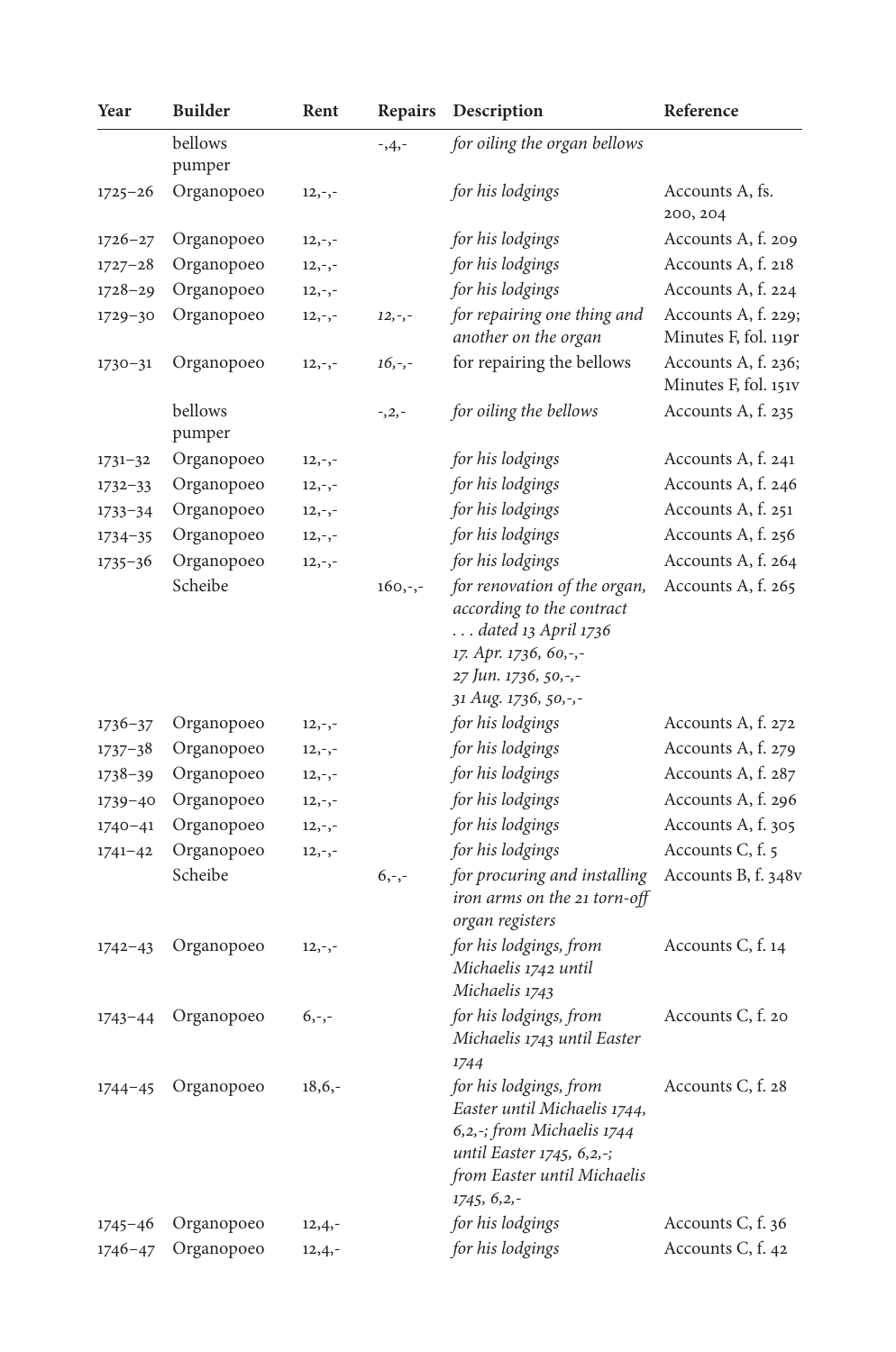| Year        | <b>Builder</b>              | Rent     | <b>Repairs</b> | Description                                                                                                                                                                                                                                                                     | Reference         |
|-------------|-----------------------------|----------|----------------|---------------------------------------------------------------------------------------------------------------------------------------------------------------------------------------------------------------------------------------------------------------------------------|-------------------|
| $1747 - 48$ | Organopoeo                  | $12,4,-$ |                | for his lodgings                                                                                                                                                                                                                                                                | Accounts C, f. 49 |
| $1748 - 49$ | Organopoeo                  | $12,4,-$ |                | for his lodgings                                                                                                                                                                                                                                                                | Accounts C, f. 57 |
| $1749 - 50$ | Organopoeo                  | $12,4,-$ |                | for his lodgings                                                                                                                                                                                                                                                                | Accounts C, f. 65 |
| $1750 - 51$ | Organopoeo                  | $12,4,-$ |                | for his lodgings                                                                                                                                                                                                                                                                | Accounts C, f. 73 |
|             | J. C. I.<br>Schweinefleisch |          | $280,-,-$      | for renovation of the organ,<br>according to the contract:<br>50 taler, 25 Jan. 1751<br>50 taler, 5 Apr. 1751<br>30 taler, 22 May 1751<br>75 taler, 30 Jun. 1751<br>75 taler, 27 Aug. 1751                                                                                      | Accounts C, f. 74 |
|             | Joh. Daniel<br>Donat        |          | $1,18,-$       | for painters-work on the<br>organ                                                                                                                                                                                                                                               | Accounts C, f. 74 |
| $1751 - 52$ | Organopoeo                  | $12,4,-$ |                | for his lodgings                                                                                                                                                                                                                                                                | Accounts C, f. 81 |
|             | Schweinefleisch             |          | $70,-,-$       | To organ builder<br>Schweinefleisch, arrears<br>according to the contract<br>for renovating the organ                                                                                                                                                                           | Accounts C, f. 82 |
| $1752 - 53$ | Organopoeo                  | $12,4,-$ |                | for his lodings                                                                                                                                                                                                                                                                 | Accounts C, f. 89 |
|             | Görner and<br>Schneider     |          | $16,18,-$      | for oversight and effort<br>during renovation of the<br>organ, by order of council,<br>Joh. Gottlieb Görner,<br>Chori Musici Director,<br>received 12 taler, and<br>Johann Schneider, organist<br>at St. Nicholas's, 2 taler 18<br>groschen; as well, 2 taler for<br>the dinner | Accounts C, f. 90 |

*Notes*: *Italic* = direct translation from record.

\* Both "Organoedo" (organist) and "Organopoeo" (organ builder) occur in the records. The term "Organoedo" may have been used in error. See Heller 2010, 121.

\*\*Accounts refers to St. Paul Accounts (see Abbreviations).

|  |  | Appendix E-2 Organ and Harpsichord Repairs, St. Thomas's, 1700–1750 |  |  |  |  |
|--|--|---------------------------------------------------------------------|--|--|--|--|
|--|--|---------------------------------------------------------------------|--|--|--|--|

| Year       | <b>Builder</b>    | Cost       | Description                                                                                                                                | Fol. |
|------------|-------------------|------------|--------------------------------------------------------------------------------------------------------------------------------------------|------|
|            |                   | fl, gr, pf |                                                                                                                                            |      |
| $1700 - 2$ | Donat II          | $3,12,-$   | for repairing the organ now and then, 4 Jan. 1702                                                                                          | 50   |
| $1702 - 3$ | Donat             | 150T       | for repairing 10 bellows, wind trunks, wind<br>chests, roller boards, pipework in the Ober- and<br>Rückpositiv, and whatever related to it | 45   |
|            | bellows<br>pumper | $3, -,-$   | for pumping the bellows for 21 days                                                                                                        | 45   |
| $1705 - 6$ | Donat             | $4, -,-$   | for repairs to the organ                                                                                                                   | 39   |
| 1707       | Donat II          | $2,18,-$   | for various repairs to the organ, paid 25 Jul. 1707                                                                                        | 65   |
| $1707 - 9$ | Donat II          | $2,6,-$    | for repairs to the organ, paid 15 Jan. 1709                                                                                                | 49   |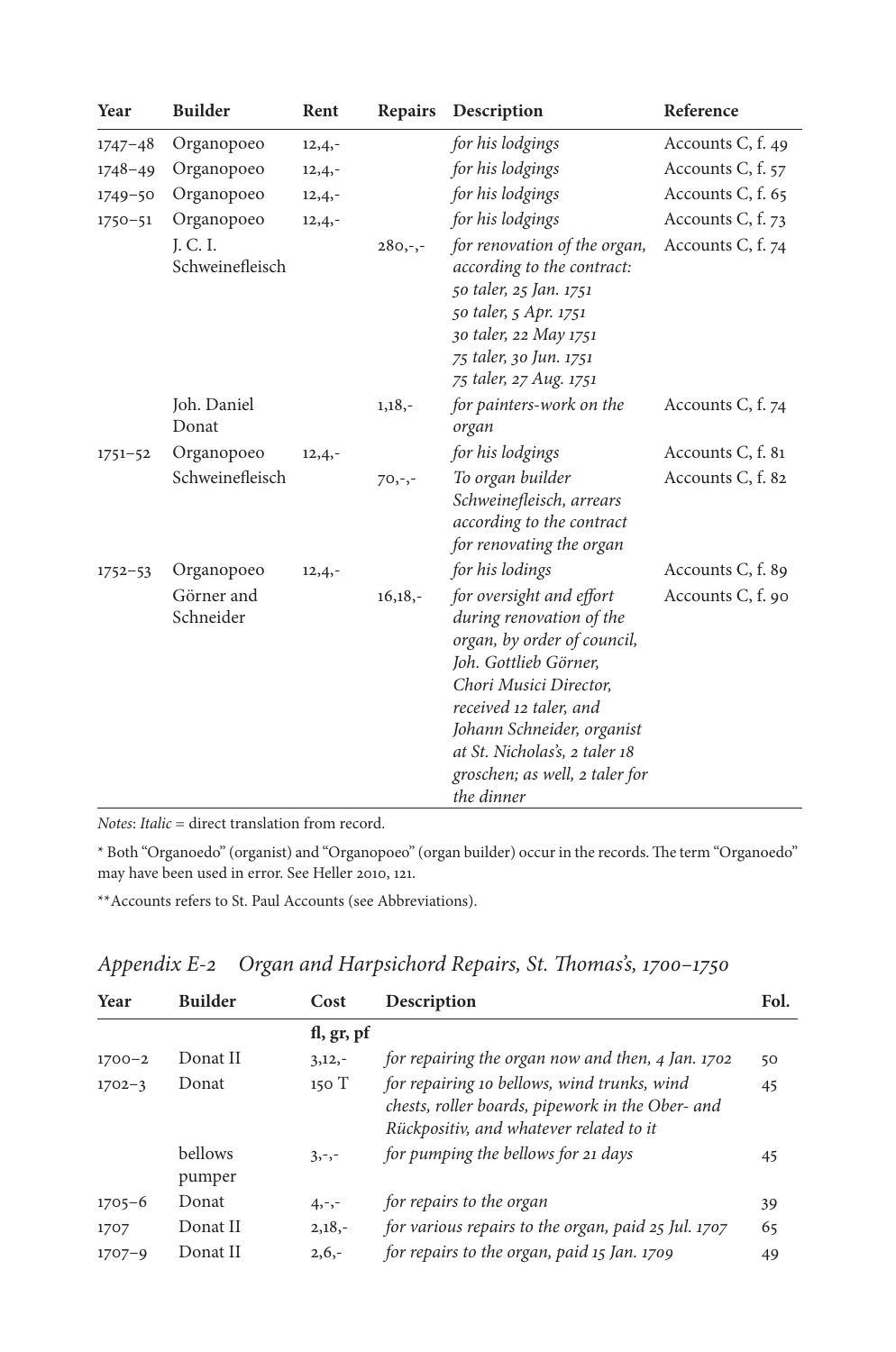| Year        | <b>Builder</b>         | Cost      | Description                                                                                                                                                                                                                                                                                                       | Fol. |
|-------------|------------------------|-----------|-------------------------------------------------------------------------------------------------------------------------------------------------------------------------------------------------------------------------------------------------------------------------------------------------------------------|------|
| 1709-10     | Donat II               | $4, 5, -$ | for repairs to the organ this year                                                                                                                                                                                                                                                                                | 47   |
| $1711 - 12$ | Donat II               | $-1,16,-$ | for tuning the organ twice                                                                                                                                                                                                                                                                                        | 42   |
|             | Donat II               | $3, 9, -$ | for installing 2 new pallets and 20 screws in the<br>organ                                                                                                                                                                                                                                                        | 42   |
| $1712 - 13$ | Donat II               | $1,11,-$  | for repairs in Mar. and Sep. 1712                                                                                                                                                                                                                                                                                 | 41   |
|             | Scheibe                | 20T       | installment for repair of the Pedal stops in the<br>organ, and other necessary items; 50 T promised<br>according to the contract dated 28 Jan. 1713                                                                                                                                                               | 41   |
| $1713 - 14$ | Scheibe                | 30T       | in full payment of the 50 T that were promised last<br>[fiscal] year for the organ renovation, as follows<br>(in florins):<br>6,18,-22 Mar. 1713<br>20,12,-17 Apr. 1713<br>6,18,-4 Oct. 1713                                                                                                                      | 40   |
| $1715 - 16$ | J. C. G. Donat         | $2, -,-$  | for repairs to the bellows, 14 Jun. 1715                                                                                                                                                                                                                                                                          | 40   |
| $1716 - 17$ | Scheibe                | $3, 9, -$ | for organ repairs                                                                                                                                                                                                                                                                                                 | 40   |
| $1717 - 18$ | Scheibe                | $1, 3, -$ | for tuning the organ at the end of the public<br>mourning period and for the [Reformation] jubilee                                                                                                                                                                                                                | 39   |
| 1719-20     | Scheibe                | $2,6,-$   | for tuning the organ and repairs to the same                                                                                                                                                                                                                                                                      | 32   |
| $1720 - 21$ | Scheibe                | 200 T     | as installment, for 4 new bellows and a thorough<br>renovation of the large organ, which has been<br>agreed to for 300 T                                                                                                                                                                                          | 42   |
|             | Scheibe                | 8 T       | for repairing the small organ, which had been<br>completely unusable                                                                                                                                                                                                                                              | 42   |
| $1721 - 22$ | mason                  | $3,15,-$  | during renovation of the large organ                                                                                                                                                                                                                                                                              | 44   |
| $1721 - 22$ | carpenter              | $40, -,-$ | during renovation of the large organ, for building<br>the scaffolding and the new room for the bellows                                                                                                                                                                                                            | 44   |
|             | blacksmith             | $7,12,-$  | for various work during the renovation of the large<br>organ                                                                                                                                                                                                                                                      | 45   |
|             | locksmith              | $7,7,-$   | for 32 wood screws, 24 iron squares, and other<br>work related to the organ                                                                                                                                                                                                                                       | 45   |
|             | Scheibe                | 190 T     | in addition to the already received 200 T, recorded<br>the previous year, and also according to the<br>contract newly made with him, altogether 390 T, for<br>the complete and full renovation of the large organ,<br>along with [construction of] four new bellows and<br>400 new pipes belonging to the mixture | 46   |
|             | bellows<br>pumpers (2) | $17,13,-$ | for treading the bellows doing odd jobs during<br>renovation of the organ, 15 weeks and 21/2 days, at<br>4 gr. per day                                                                                                                                                                                            | 46   |
|             |                        | T, gr, pf | Note: for 5 years after renovation, no payment to<br>organ builder                                                                                                                                                                                                                                                |      |
| $1722 - 23$ | anonymous              | $3, -,-$  | for repairing and tuning the harpsichord in the<br>church two times                                                                                                                                                                                                                                               | 50   |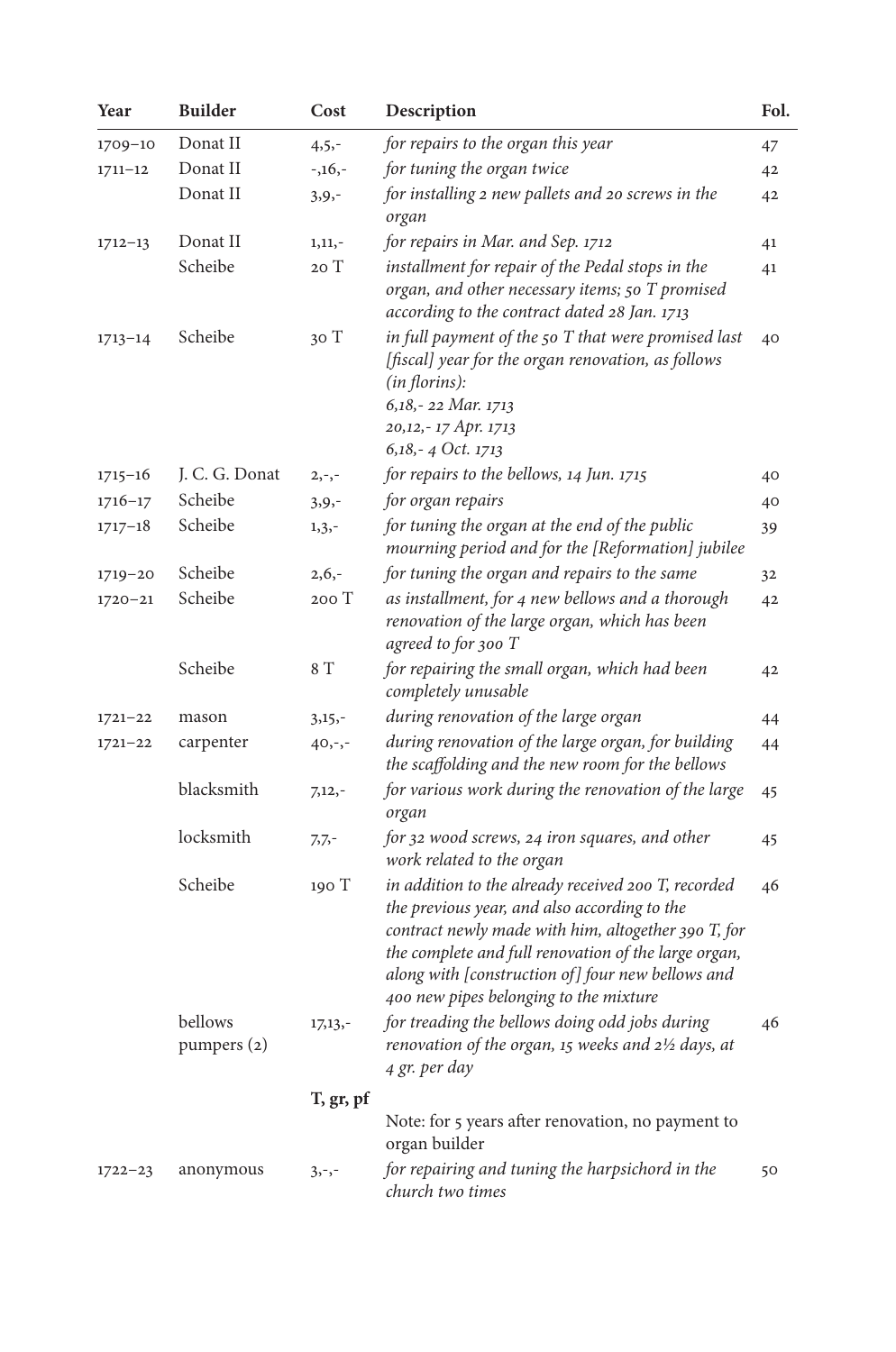| Year        | <b>Builder</b> | Cost      | Description                                                                                                                                                                     | Fol. |
|-------------|----------------|-----------|---------------------------------------------------------------------------------------------------------------------------------------------------------------------------------|------|
| $1723 - 24$ | D. Apitzsch    | $10, -,-$ | for repairing and adjusting the harpsichord in the<br>student gallery, including 4 taler for strings, since<br>it was completely out of commission and unusable                 | 41   |
|             | C. Lehmann     | $2, -,-$  | for tuning and adjusting the harpsichord 3 times                                                                                                                                | 50   |
|             | Lehmann        | $3, -,-$  | in addition, for the same [tuning and adjusting<br>the harpsichord] for 2 quarters from St. John's to<br>Christmas 1723, each at 1,12,-                                         | 50   |
|             | anonymous      | $-1,16,-$ | for a strong sheet metal tuning knife for tuning<br>[the reeds of] the organ                                                                                                    | 50   |
| $1724 - 25$ | Lehmann        | $6, -,-$  | for tuning the harpsichord throughout 4 quarters                                                                                                                                | 50   |
| $1725 - 26$ | Lehmann        | $6, -,-$  | according to Schering (1954, 62), Lehmann was<br>also paid this year                                                                                                            |      |
| 1725-26     | Scheibe        | $40, -,-$ | as a "delight" [gratuity] for renovation of the<br>organ, and evident diligence, according to city<br>council's resolution dated 22 Dec. 1725                                   |      |
| $1726 - 27$ | Apitzsch       | $12,20,-$ | for new springs, leather and glue [in order to<br>repair] the sprung bellows, wind trunks and wind<br>chests, leathering them in- and outside, and also<br>for tuning the reeds | 41   |
|             | Apitzsch       | $1, -,-$  | for tuning the reeds and repairing the runs in the<br>keyboards                                                                                                                 | 41   |
|             | Apitzsch       | $-20, -$  | for tuning the reeds and repairing an iron arm                                                                                                                                  | 41   |
|             | Lehmann        | $6, -,-$  | according to Schering (1954, 62), for tuning the<br>harpsichord                                                                                                                 |      |
| $1727 - 28$ | Z. Hildebrandt | $15, -,-$ | for bringing 8 registers in the small organ into<br>playable condition, and for travel costs                                                                                    | 41   |
|             | Lehmann        | $4,12,-$  | for [tuning] the harpsichord during 3 quarters:<br>Rem. Trin. and Cruc. Luciae is not paid because<br>of the mourning period (according to Schering<br>[1954, 62]               |      |
| $1728 - 29$ | Apitzsch       | $2,12,-$  | for improving, tuning, and similar work on the<br>organ 5 times                                                                                                                 | 41   |
| 1729-30     | Apitzsch       | $2, -,-$  | for tuning and dusting the organ 3 times                                                                                                                                        | 39   |
|             | Lehmann        | $6, -,-?$ | presumably as in previous years (Schering 1954,<br>62)                                                                                                                          |      |
| $1730 - 31$ | Scheibe        | $50,-,-$  | for the completed renovation of the organ,<br>according to receipt no. 43 [dated 27 Feb. 1730] and<br>organist Görner's affidavit no. 44                                        | 36   |
|             | Lehmann        | $6, -,-?$ | presumably as in previous years (Schering 1954,<br>62)                                                                                                                          |      |
| $1731 - 32$ | Scheibe        | $1,16,-$  | tuning the organ at Easter and Christmas and<br>making a new arm as well as new pins                                                                                            | 43   |
|             | Lehmann        | $1, -,-$  | harpsichord tuning for 1 quarter (Schering 1954,<br>62)                                                                                                                         |      |
|             | C. P. E. Bach  | $4,12,-$  | harpsichord tuning for 3 quarters (Schering 1954,<br>(62)                                                                                                                       |      |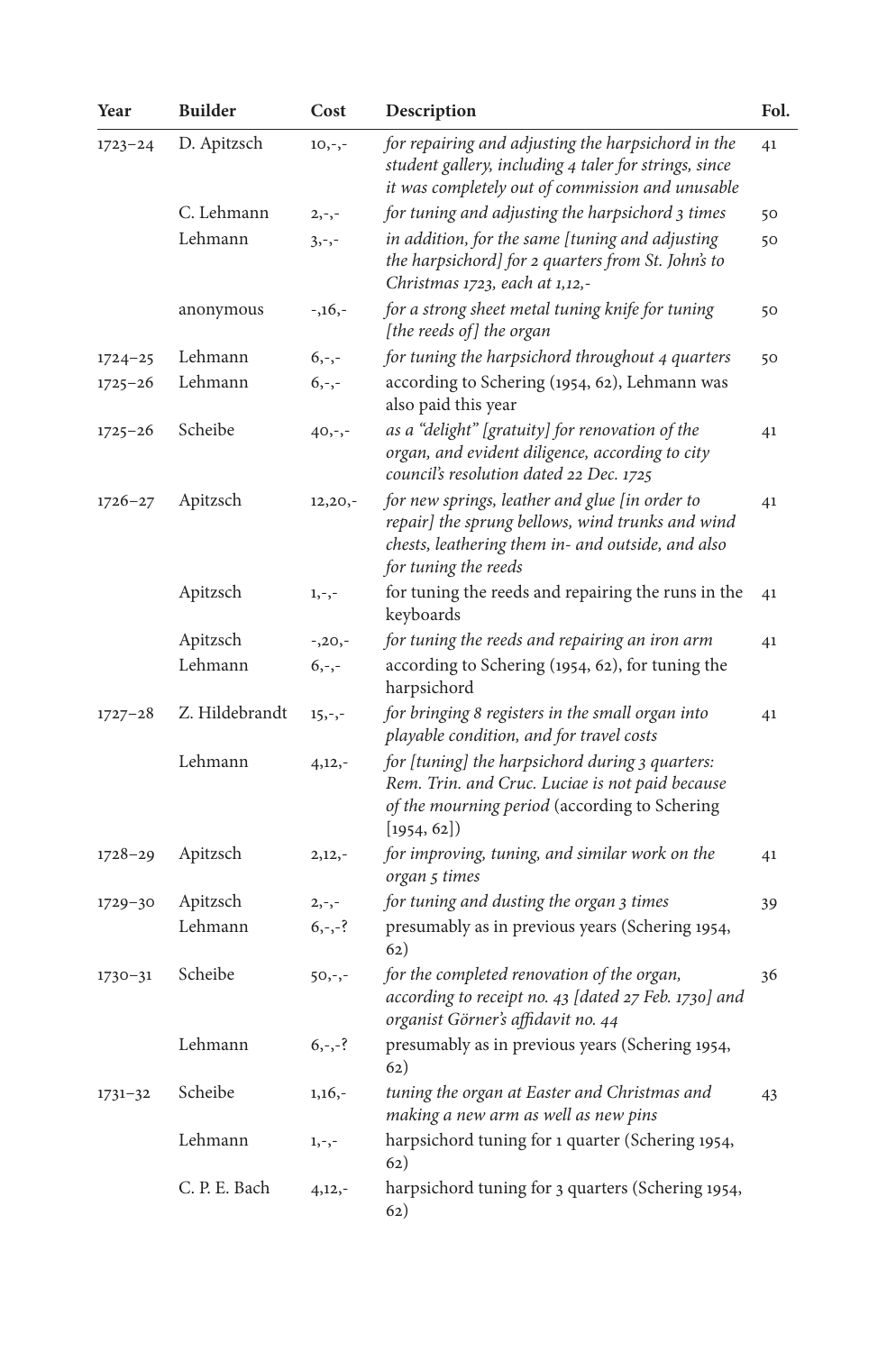| Year        | <b>Builder</b> | Cost      | Description                                                                                                                                          | Fol. |
|-------------|----------------|-----------|------------------------------------------------------------------------------------------------------------------------------------------------------|------|
| $1732 - 33$ | Scheibe        | $2,8,-$   | for tuning the organ at the feasts of Easter,<br>Michael, and Christmas                                                                              | 39   |
|             | Hildebrandt    | $6, -,-$  | for various repairs and for screws and nails that<br>were required this year                                                                         | 39   |
|             | C. P. E. Bach  | $6, -,-$  | for tuning the harpsichord (Schering 1954, 62)                                                                                                       |      |
| $1733 - 34$ | Scheibe        | $2, 8, -$ | for tuning the organ, also for repairs to the<br>keyboard(s) and pedalboard<br>[Note: 1 Feb.-30 June was a mourning period for<br>August the Strong] | 40   |
| $1734 - 35$ | Scheibe        | $5, -,-$  | for tuning and repairs to the organ                                                                                                                  | 44   |
|             | Hildebrandt    | $3, -,-$  | for harpsichord tuning in the half year from Easter<br>to St. Michael's                                                                              | 44   |
| $1735 - 36$ | Scheibe        | $2,8,-$   | for tuning and repairs to the organ at Easter and<br>Christmas                                                                                       | 49   |
|             | Hildebrandt    | $6, -,-$  | for harpsichord tuning for one year, from St.<br>Michael's 1734 to [St. Michael's] 1735                                                              | 49   |
| $1736 - 37$ | Scheibe        | $3,8,-$   | for tuning and repairs at various times, as well as<br>for a new register pull                                                                       | 39   |
|             | Hildebrandt    | $6, -,-$  | for harpsichord tuning from St. Michael's 1735 to<br>[St. Michael's] 1736                                                                            | 39   |
| $1737 - 38$ | Scheibe        | $1,16,-$  | for tuning at various high feasts                                                                                                                    | 40   |
|             | Hildebrandt    | $6, -,-$  | for harpsichord tuning from St. Michael's 1736 to<br>[St. Michael's] 1737                                                                            | 40   |
| $1738 - 39$ | Scheibe        | $4, 8, -$ | for tuning and repairs to the organ 3 times                                                                                                          | 38   |
|             | Hildebrandt    | $6, -,-$  | for harpsichord tuning one year, from St. Michael's<br>1737 to St. Michael's 1738                                                                    | 38   |
| $1739 - 40$ | Scheibe        | $12,16,-$ | for making the new pedal keyboard with 24 keys<br>and for tuning and repairing the organ for the<br>major feasts                                     | 50   |
|             | Hildebrandt    | $6, -,-$  | for harpsichord tuning one year, from St. Michael's<br>1738 to St. Michael's 1739                                                                    | 50   |
|             | joiner         | $10, -,-$ | Among other things, work included a new stand<br>under the harpsichord and also a bench                                                              | 51   |
| $1740 - 41$ | Scheibe        | $15, -,-$ | for tuning the large organ this year as well as<br>examining the small old organ, assessing its value,<br>and, along with a laborer, removing it     | 52   |
|             | J. G. Neuhaus  | $6, -,-$  | for harpsichord tuning, from St. Michael's 1739 to<br>St. Michael's 1740                                                                             | 52   |
| $1741 - 42$ | Scheibe        | $10, -,-$ | for tuning the organ this year and for repairing a<br>bellows with iron sheets and screws                                                            | 52   |
|             | Neuhaus        | $6, -,-$  | for harpsichord tuning this year, from St. Michael's<br>1740 to St. Michael's 1741                                                                   | 52   |
| $1742 - 43$ | Scheibe        | $7, -,-$  | for tuning and repairs to the organ in this 1742nd<br>year                                                                                           | 49   |
|             | Neuhaus        | $6, -,-$  | for harpsichord tuning this year, from St. Michael's<br>1741 to St. Michael's 1742                                                                   | 49   |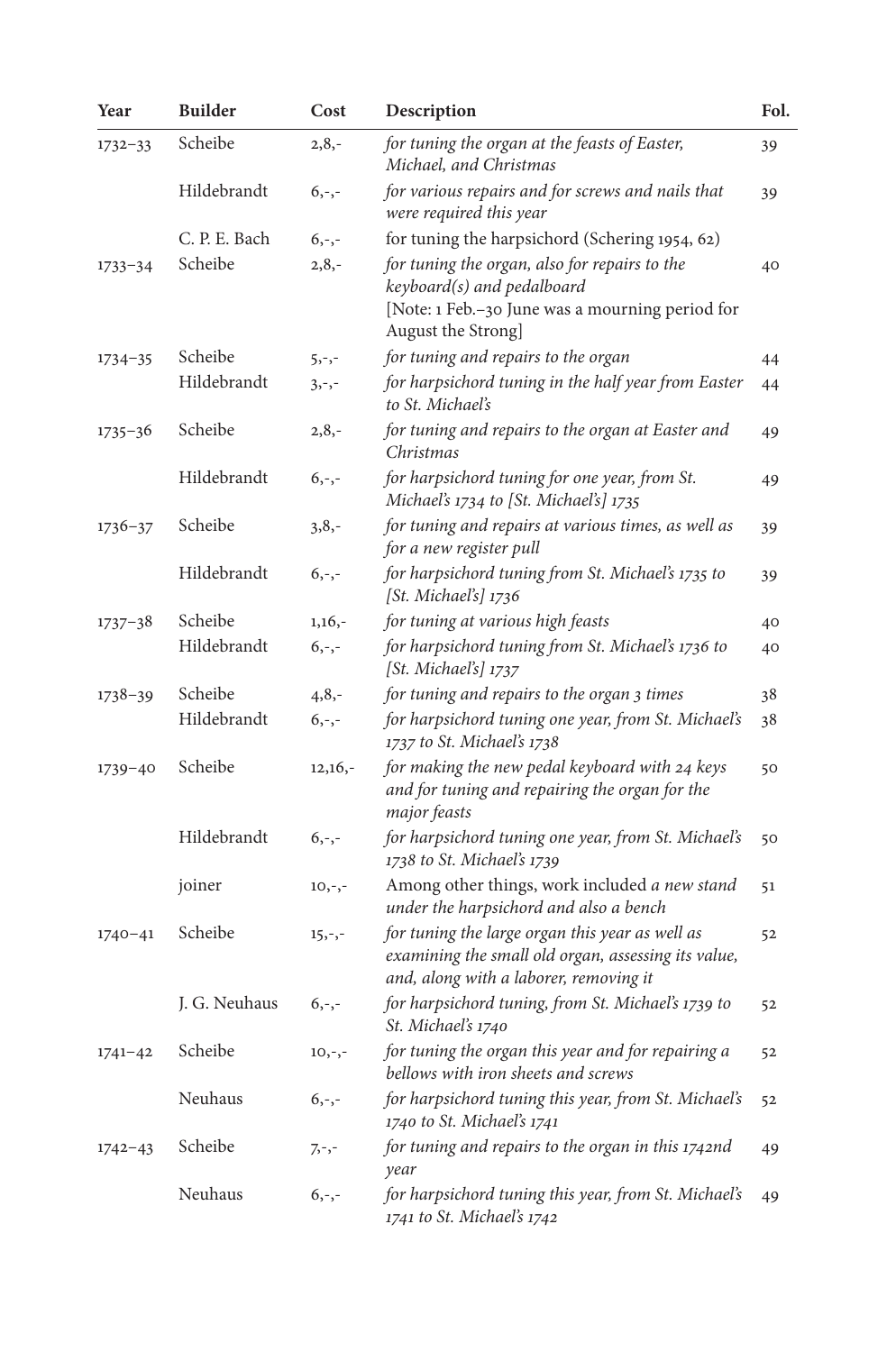| Year        | <b>Builder</b>              | Cost      | Description                                                                                                                                                                                                                                                                                                                                                                                                                                          | Fol. |
|-------------|-----------------------------|-----------|------------------------------------------------------------------------------------------------------------------------------------------------------------------------------------------------------------------------------------------------------------------------------------------------------------------------------------------------------------------------------------------------------------------------------------------------------|------|
| $1743 - 44$ | Scheibe                     | $7, -,-$  | for tuning and repairs to the organ in this 1743rd<br>year                                                                                                                                                                                                                                                                                                                                                                                           | 54   |
|             | Neuhaus                     | $3, -,-$  | for harpsichord tuning a half year, from St.<br>Michael's to Easter 1743                                                                                                                                                                                                                                                                                                                                                                             | 54   |
|             | Hildebrandt                 | $3, -,-$  | for the same, a half year, from Easter to St.<br>Michael's 1743                                                                                                                                                                                                                                                                                                                                                                                      | 54   |
| $1744 - 45$ | Scheibe                     | $7, -,-$  | for tuning and repairs to the organ this year                                                                                                                                                                                                                                                                                                                                                                                                        | 50   |
| $1745 - 46$ | Scheibe                     | $7, -,-$  | for tuning and repairs to the organ this year                                                                                                                                                                                                                                                                                                                                                                                                        | 49   |
| $1746 - 47$ | Scheibe                     | $7, -,-$  | for tuning and repairs to the organ this year                                                                                                                                                                                                                                                                                                                                                                                                        | 51   |
| $1747 - 48$ | Scheibe                     | $4, -,-$  | for tuning and repairs to the organ, from<br>Christmas 1746 to St. John's 1747                                                                                                                                                                                                                                                                                                                                                                       | 49   |
|             | Scheibe                     | $200,-,-$ | For the organ, according to the reports of the<br>organists, the organ builder, the Obervogt [head<br>administrator], and the contract made with the<br>Honorable and Learned Council dated 26 Jul.<br>1747 200 taler were paid to Johann Scheibe<br>according to the receipted contract as well as the<br>report of the Obervogt that, on examination, Herr<br>Cantor Bach and Organist Herr Görner had found<br>this renovation skillful and good. | 52   |
| 1748        | Scheibe                     | $4, -,-$  | for keeping the organ in tune for a half year                                                                                                                                                                                                                                                                                                                                                                                                        | 41   |
| 1749        | J. H. Jentz                 | $-0.8,-$  | for tuning and repairs to the organ, Christmas<br>1748                                                                                                                                                                                                                                                                                                                                                                                               | 47   |
|             | Jentz                       | $6, -,-$  | for the same work in the 1749th year                                                                                                                                                                                                                                                                                                                                                                                                                 | 47   |
| 1750        | J.G.<br>Hildebrandt         | $3, -,-$  | for a half year of tuning and repairs to the organ                                                                                                                                                                                                                                                                                                                                                                                                   | 46   |
|             | I. C. I.<br>Schweinefleisch | $3, -,-$  | for the same maintenance in the other half of the<br>year, until Christmas 1750                                                                                                                                                                                                                                                                                                                                                                      | 46   |

*Source*: St. Thomas Accounts.

|  |  |  | Appendix E-3 Organ And Harpsichord Repairs, St. Nicholas's, 1706–1750 |
|--|--|--|-----------------------------------------------------------------------|
|--|--|--|-----------------------------------------------------------------------|

| Year        | <b>Builder</b> | Cost         | Description                                                   | Fol. |
|-------------|----------------|--------------|---------------------------------------------------------------|------|
|             |                | fl, gr, $pf$ |                                                               |      |
| $1706 - 7$  | Donat [II]     | $4,12,-$     | for repairs to the organ                                      | 54   |
|             | Scheibe        | $4,12,-$     | for repairs to the organ                                      | 54   |
| $1709 - 10$ | D. Müller      | $1,3,-$      | for repairs to the keyboard, roller board, and<br>registers   | 51   |
| $1711 - 12$ | Scheibe        | $1,3,-$      | for repairs to the bellows                                    | 49   |
|             | Scheibe        | $1,15,-$     | for repairs to the bellows                                    | 49   |
| $1712 - 13$ | toolsmith      | $-0.8,-$     | for a new tuning iron [Zange] and for repairing<br>an old one | 47   |
|             | Scheibe        | $1,15,-$     | for correcting the reeds in the organ                         | 47   |
| $1715 - 16$ | Scheibe        | $3, 9, -$    | for repairs to the bellows and other items, 24<br>Aug.        | 48   |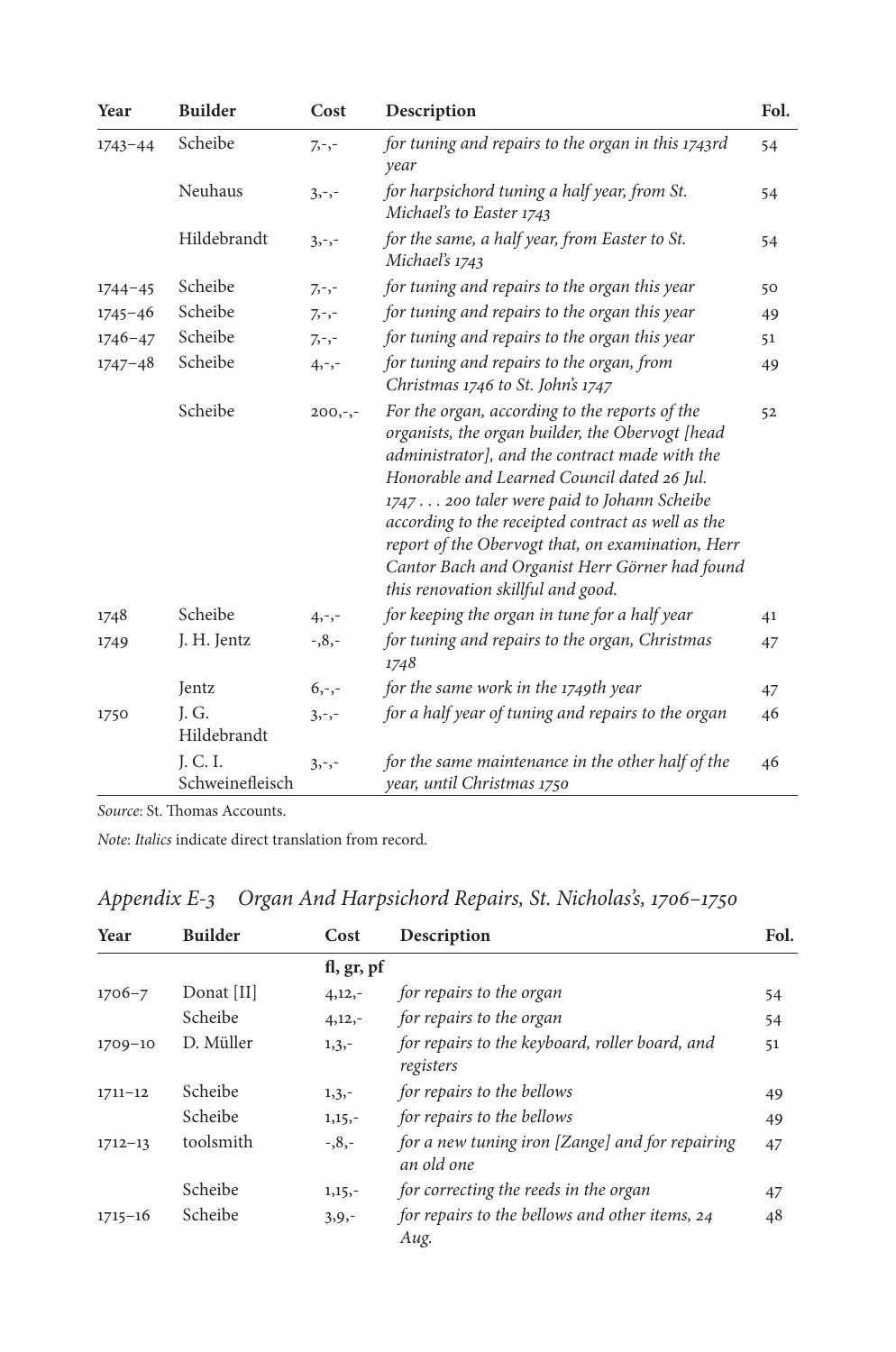| Year        | <b>Builder</b> | Cost        | Description                                                                                                                                                                               | Fol. |
|-------------|----------------|-------------|-------------------------------------------------------------------------------------------------------------------------------------------------------------------------------------------|------|
| $1718 - 19$ | W. F. Ficker   | $34,6,-$    | Organ builder in Zeitz, for cleaning, tuning, and<br>repairing the organ as well as the bellows                                                                                           | 45   |
| $1719 - 20$ | Scheibe        | $13, 15, -$ | for repairing the bellows, wind chests, and other<br>necessary items in the organ                                                                                                         | 48   |
| $1721 - 22$ | Scheibe        | $4,12,-$    | for repairing and tuning the organ                                                                                                                                                        | 50   |
|             |                | T, gr, pf   |                                                                                                                                                                                           |      |
| $1724 - 25$ | Scheibe        | $250,-,-$   | installment for the agreed upon 600 T for<br>repairing the entirely unreliable and faulty organ,<br>paid according to the contract dated 11 Dec. 1724                                     | 49   |
|             |                | $-22, -$    | for transcribing the contract with the organ<br>builder in duplicate, as well as for the stamped<br><i>sheet</i> [Stempel Bogens]                                                         | 54   |
| $1725 - 26$ | J. S. Bach     | $3,8,-$     | for printing the Passion program again and<br>for repairing the harpsichord at St. Nicholas's,<br>23 Jun. 1725                                                                            | 59   |
|             | Scheibe        | $350,-,-$   | for the rest of the 600 T which it was agreed he<br>would be paid for repairing the organ                                                                                                 | 53   |
|             | Scheibe        | $40, -,-$   | as a gratuity for the well-built organ<br>construction, also, at his request, on account of<br>the otherwise dry circumstances, by order of the<br>honorable city council, 22 Dec. 1725   | 53   |
|             | Scheibe        | $4, -,-$    | as a gratuity for his journeymen and apprentices<br>who assisted during the renovation                                                                                                    | 53   |
|             | mason          | $1,15,-$    | for repairing the buckled wall at the organ                                                                                                                                               | 52   |
| $1730 - 31$ | Scheibe        | $5, 8, -$   | for various repairs and tuning the organ                                                                                                                                                  | 61   |
| $1731 - 32$ | Scheibe        | $4, -,-$    | for various repairs and tuning the organ in 1730<br>and 1731                                                                                                                              | 55   |
| $1732 - 33$ | Scheibe        | $5,8,-$     | for the Pedal reeds and tuning the organ four<br>times, as well as for a new arm in the action                                                                                            | 53   |
|             | Scheibe        | $15, -,-$   | installment for the required renovation according<br>to organist Schneider's endeavors and by order of<br>city council dated 23 Dec. 1732                                                 | 53   |
|             | Z. Hildebrandt | $6, -,-$    | for various repairs to the harpsichord, and for<br>stringing it                                                                                                                           | 54   |
| $1733 - 34$ | Scheibe        | $30,-,-$    | in fulfillment of the agreed upon $45$ T for the fully<br>completed renovation of the organ, per order<br>of city council dated 23 Dec. 1732 as well as<br>organist Schneider's affidavit | 53   |
|             | Scheibe        | $1, 8, -$   | for tuning and repairing the organ at Christmas                                                                                                                                           | 53   |
| $1734 - 35$ | Scheibe        | $4, -,-$    | for tuning, and for repairing the running and<br>ciphering in the organ, before Easter and<br>Christmas feast days                                                                        | 48   |
| $1735 - 36$ | Scheibe        | $4,8,-$     | for tuning and repairs 3 times [in 1735]                                                                                                                                                  | 69   |
| $1736 - 37$ | Scheibe        | $6, -,-$    | for tuning [the organ] various times [in 1736], as<br>well as installing double new screws throughout<br>the Brust[werck] keyboard and the Pedalboard                                     | 47   |
|             | Hildebrandt    | $5, -,-$    | for tuning the harpsichord this year                                                                                                                                                      | 47   |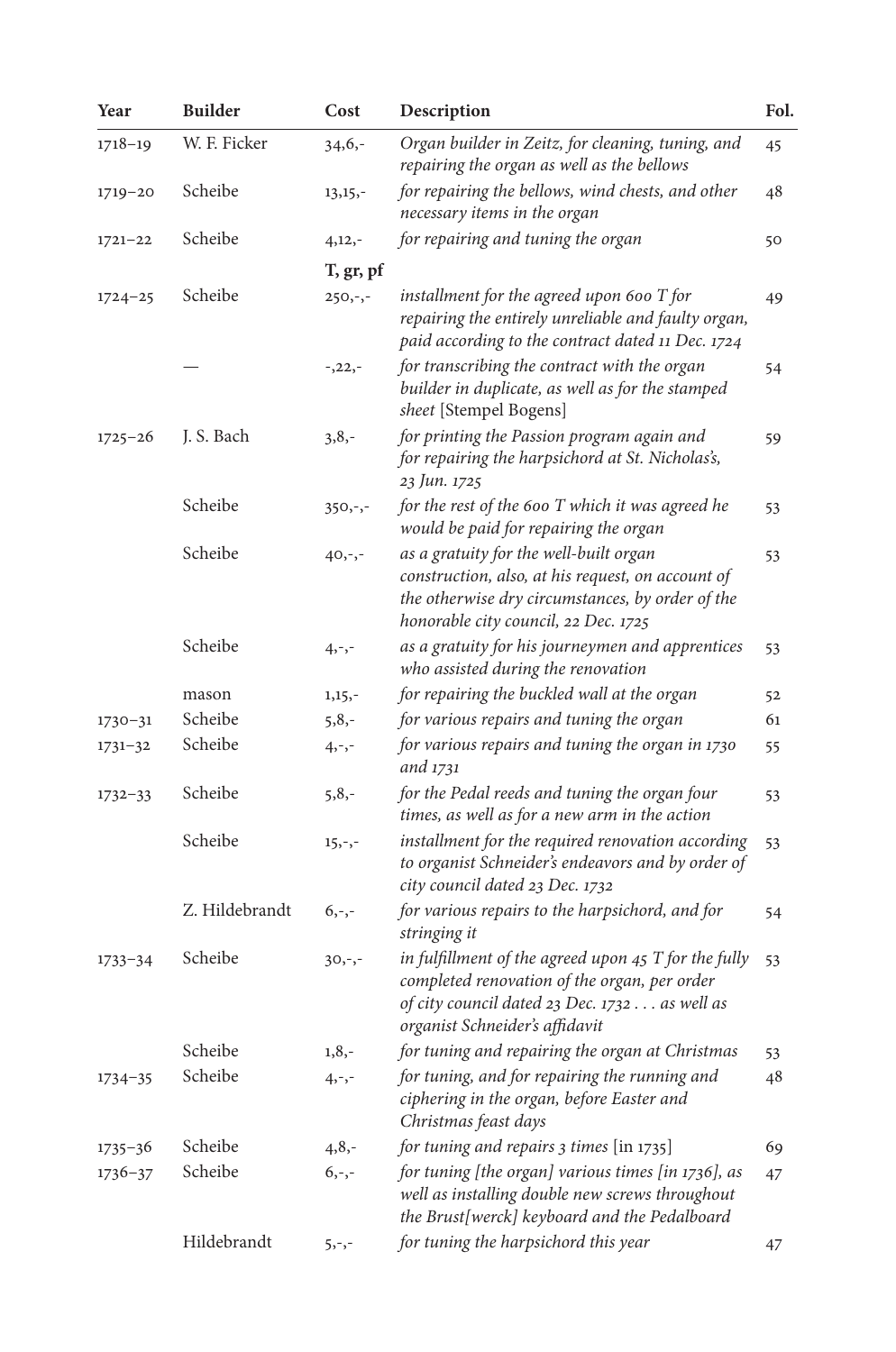| Year        | <b>Builder</b>              | Cost      | Description                                                                                             | Fol. |
|-------------|-----------------------------|-----------|---------------------------------------------------------------------------------------------------------|------|
| $1737 - 38$ | Hildebrandt                 | $6, -,-$  | for tuning the harpsichord this year                                                                    | 49   |
|             | Hildebrandt                 | $4, -,-$  | for tuning the organ in 1737                                                                            | 49   |
| $1738 - 39$ | Hildebrandt                 | $4, -,-$  | for tuning the organ                                                                                    | 48   |
|             | Hildebrandt                 | $6, -,-$  | for tuning the harpsichord this year                                                                    | 48   |
| $1739 - 40$ | Hildebrandt                 | $6, -,-$  | for re-gluing the bellows and wind chests and<br>repairing the leather pouches                          | 60   |
|             | Hildebrandt                 | $3,16,-$  | for tuning the organ for the three high feasts in<br>1739                                               | 60   |
|             | Hildebrandt                 | $6, -,-$  | for tuning the harpsichord this year                                                                    | 59   |
| $1740 - 41$ | Hildebrandt                 | $4, -,-$  | for tuning the organ for the three high feasts                                                          | 55   |
|             | J. G. Neuhaus               | $6, -,-$  | for tuning the harpsichord this year                                                                    | 55   |
| $1741 - 42$ | Hildebrandt                 | $2,16,-$  | for tuning the organ at Easter and Christmas                                                            | 44   |
|             | Neuhaus                     | $6, -,-$  | for tuning the harpsichord this year                                                                    | 44   |
| $1742 - 43$ | Hildebrandt                 | $4, -,-$  | for tuning the organ at Easter and Christmas<br>and for making necessary repairs                        | 55   |
|             | Neuhaus                     | $6, -,-$  | for tuning the harpsichord this year                                                                    | 55   |
| $1743 - 44$ | Hildebrandt                 | $4, 8, -$ | for tuning the organ at Easter and the<br>harpsichord [in the period from] Easter to<br>Michaelmas 1743 | 57   |
|             | Scheibe                     | 1,8       | for tuning the organ at Christmas [1743]                                                                | 57   |
|             | Neuhaus                     | $3, -,-$  | for tuning the harpsichord from Michaelmas 1742<br>to Easter 1743                                       | 57   |
| $1744 - 45$ | C. G. Eichler               | $6, -,-$  | for stringing and tuning the harpsichord<br>(Schering 1954, 65)                                         |      |
| $1745 - 51$ | Eichler                     | $6, -,-$  | as above (Schering 1954, 65)                                                                            |      |
| $1748 - 49$ | Scheibe                     | $2, -,-$  | for tuning the organ at the holy feast of Easter                                                        | 42   |
|             | J. H. Jentz                 | $2, -,-$  | for the above [tuning the organ at Easter]                                                              | 42   |
| $1749 - 50$ | Jentz                       | $2, -,-$  | for [tuning] the organ at Easter 1749                                                                   | 41   |
|             | Jentz                       | $2, -,-$  | for [tuning] also at Christmas                                                                          | 41   |
| $1750 - 51$ | Eichler                     | $6, -,-$  | for adjusting and tuning the harpsichord                                                                | 44   |
|             | Eichler                     | 1,16,9    | for strings (2 Nov. 1749 to 31 Jan. 1750)                                                               | 44   |
|             |                             | $5,10,-$  | for strings (23 Mar. 1750 to 12 Oct. 1750)                                                              | 44   |
|             | Hildebrandt                 | $300,-,-$ | for the renovation of the organ                                                                         | 44   |
|             |                             | $5,12,-$  | for his son and 1 journeyman                                                                            | 44   |
|             | master carpenter            | $1,18,-$  | for journeymen's wages and lodging during repair<br>[renovation] of the Subbass in the organ            | 44   |
|             | J. C. I.<br>Schweinefleisch | $2, -,-$  | for tuning the organ at Christmas                                                                       | 44   |

*Source*: St. Nicholas Accounts.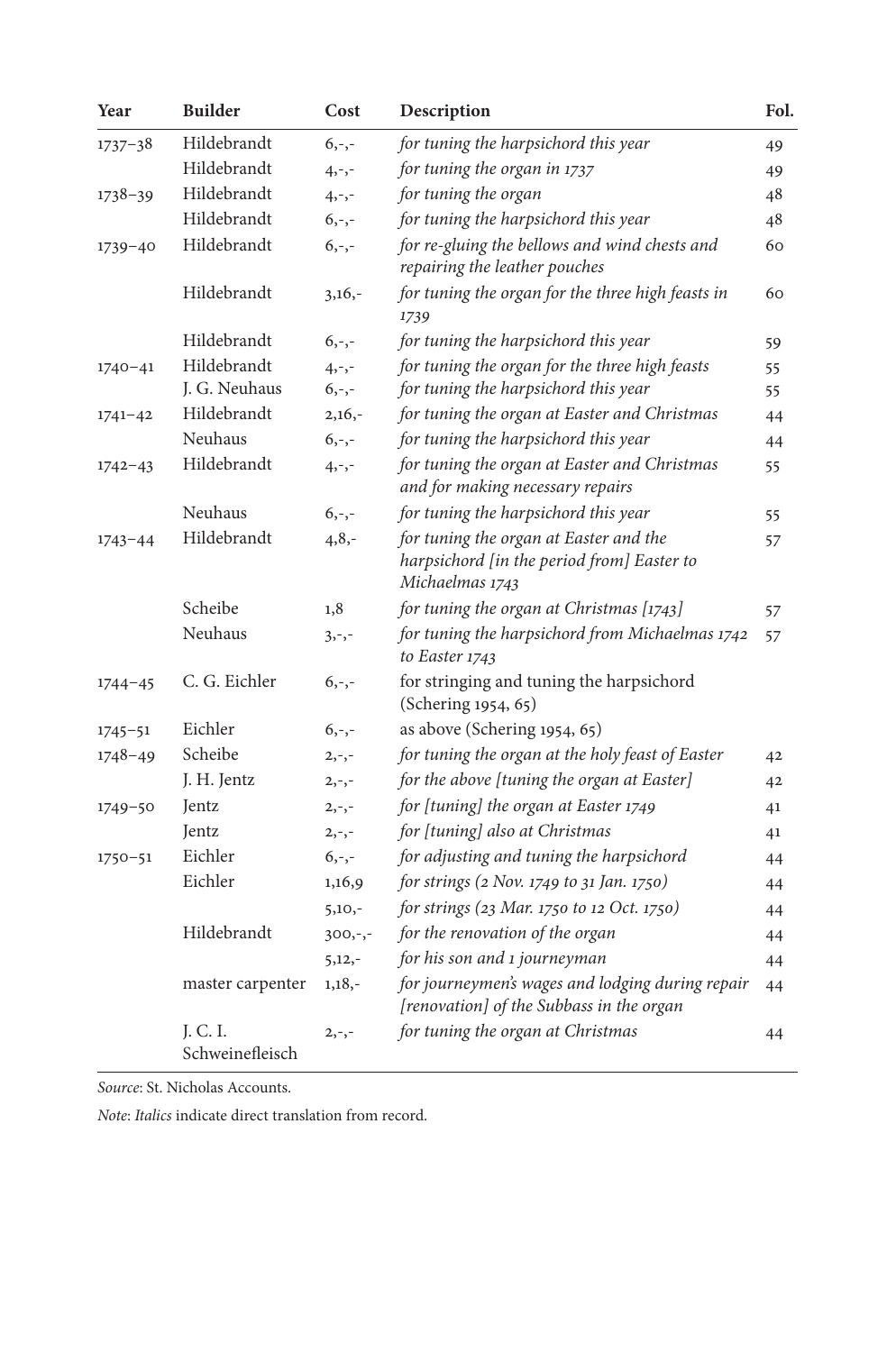*Appendix E-4 Organ Repairs, New Church, 1702–1748*

| Year        | <b>Builder</b> | Cost       | Description                                                                                                                                                                                                                       | Fol. |
|-------------|----------------|------------|-----------------------------------------------------------------------------------------------------------------------------------------------------------------------------------------------------------------------------------|------|
|             |                | fl, gr, pf |                                                                                                                                                                                                                                   |      |
| $1702 - 3$  | J. H. Gräbner  | $16,-,-$   | [To J. H. Gräbner] who was invited here from<br>Dresden and consulted regarding building a new<br>organ, for his costs, paid 18 Nov. 1702                                                                                         | 39   |
| $1703 - 4$  | Donat I, II    | 500 T      | On account, toward the contracted 900 T for<br>building the new organ, as follows: 200 T on 9<br>Jul. 1703, 100 T on 24 Aug. 1703, 100 T on 1 Oct.<br>1703, 100 T on 2 Jan. 1704.                                                 | 46   |
| $1704 - 5$  | Donat I, II    | 400T       | In complete fulfillment of the contracted 900 T<br>for building the new organ, as follows: 100 T on<br>4 Feb. 1704, 50 T on 29 Apr. 1704, 25 T on 24 Jul.<br>1704, and 225 T on 4 Oct. 1704.                                      | 45   |
|             | Donat I, II    | 30 T       | for the pro forma Principal pipes that were<br>placed in the large side towers, and were not<br>included in the contract                                                                                                          | 45   |
|             | Donat I, II    | 16 T       | as recompense to him and as his gratuity to his<br>apprentices because they built more within than<br>was included in the contract                                                                                                | 45   |
|             | Various        | 22T        | For their trouble during the organ project, the<br>following gifts were made on 29 Nov. 1704:<br>12 T to Herr M. Joh. Chr. Seiler, mathematician<br>[architect]<br>6 T to Daniel Vetter, organist<br>4 T to Johann Kuhnau, cantor | 45   |
| $1705 - 6$  | J. Hildebrandt | $2,1,-$    | for [repairing] a shoved-in candlestick on the<br>organ, and repairing a stove tile in the sacristy                                                                                                                               | 36   |
|             | J. J. Löbelt   | $-1,16,-$  | for cleaning the organ, paid 7 Apr. 1705                                                                                                                                                                                          | 40   |
|             | Chr. Vorwerg   | $-10, -$   | for 2 keys to the organ                                                                                                                                                                                                           | 36   |
| $1706 - 7$  | Donat          | $-24.$     | for cleaning the organ twice: 12 gr. on 30 Mar.<br>1706; 12 gr. on 8 Oct. [1706]                                                                                                                                                  | 40   |
| $1707 - 8$  | joiner         | $1,11,-$   | for 2 doors on the upper part of the organ                                                                                                                                                                                        | 36   |
|             | Donat II       | $-12, -$   | for cleaning the organ, [paid] 15 Apr. 1707                                                                                                                                                                                       | 40   |
|             | Donat II       | $3, 9, -$  | for tuning the organ, [paid] 9 May 1707                                                                                                                                                                                           | 40   |
| 1709-10     | Donat II       | $4,12,-$   | for tuning, servicing, and dusting [Easter 1708 to<br>Easter $1709$                                                                                                                                                               | 31   |
| $1710 - 11$ | Donat II       | $4,12,-$   | for tuning, servicing, and dusting from Easter<br>1709 to Easter 1710                                                                                                                                                             | 32   |
| $1711 - 12$ | Donat          | $4,12,-$   | for tuning, servicing, and dusting from Easter<br>1710 to Easter 1711                                                                                                                                                             | 29   |
|             | Donat          | $6,18,-$   | for repairing the bellows, which had sprung                                                                                                                                                                                       | 29   |
| $1713 - 14$ | Donat II       | $4,12,-$   | for tuning, servicing, and dusting from Easter<br>1712 to Easter 1713                                                                                                                                                             | 35   |
|             | Donat II       | $40, -,-$  | for repairing the organ                                                                                                                                                                                                           | 35   |
| $1714 - 15$ | J. C. G. Donat | $4,12,-$   | for tuning, servicing, and dusting from Easter<br>1713 to Easter 1714                                                                                                                                                             | 29   |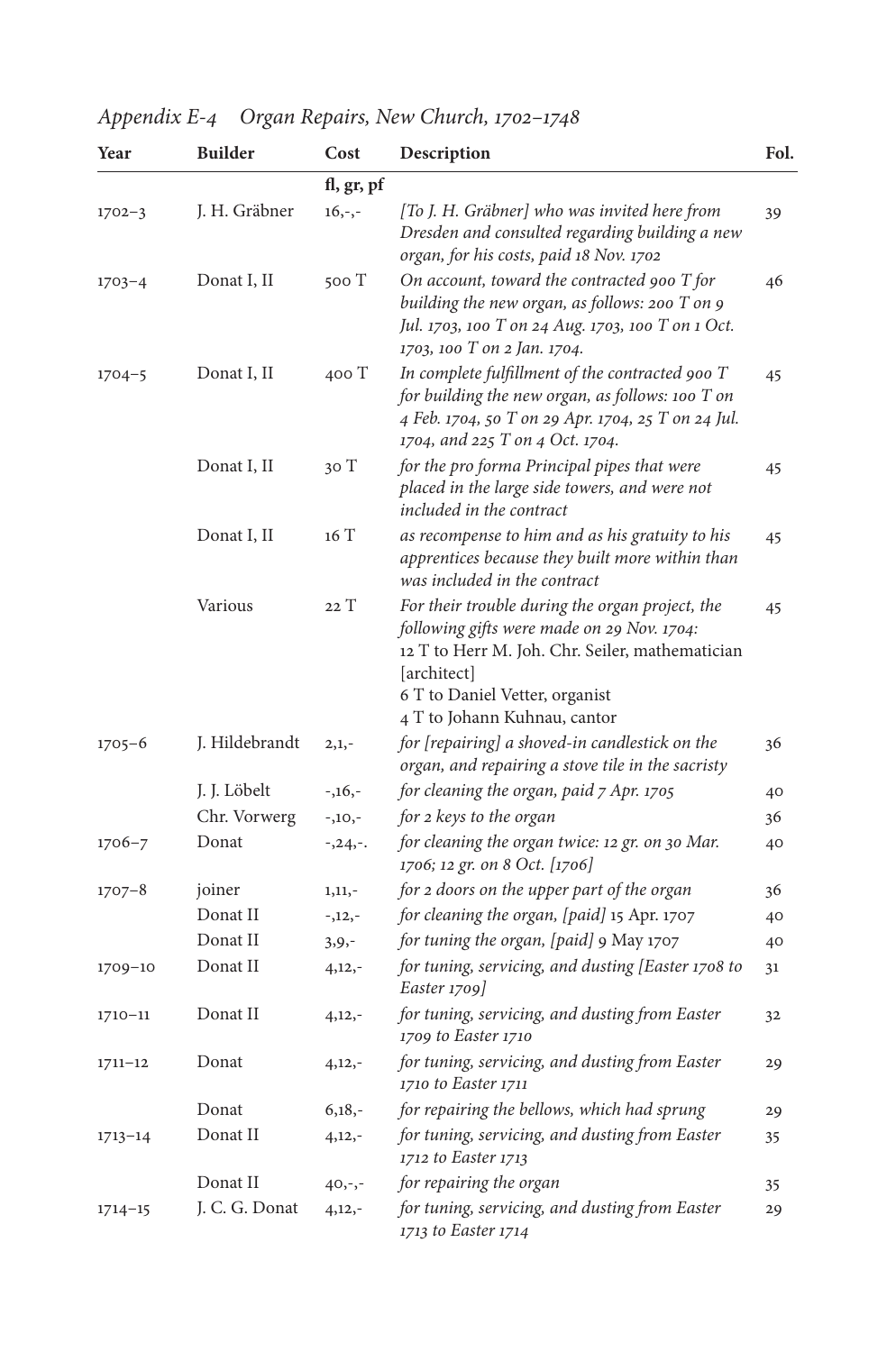| Year        | <b>Builder</b>              | Cost      | Description                                                                                                                                                              | Fol. |
|-------------|-----------------------------|-----------|--------------------------------------------------------------------------------------------------------------------------------------------------------------------------|------|
| $1715 - 16$ | J. C. G. Donat              | $4,12,-$  | for tuning, servicing, and dusting from Easter<br>1714 to Easter 1715, paid 15 Apr. 1715                                                                                 | 35   |
| $1716 - 17$ | J. C. G. Donat              | $4,12,-$  | for tuning, servicing, and dusting from Easter<br>1715 to Easter 1716                                                                                                    | 34   |
| $1717 - 18$ | J. C. G. Donat              | $4,12,-$  | for tuning, servicing, and dusting from Easter<br>1716 to Easter 1717                                                                                                    | 34   |
| $1718 - 19$ | J. C. G. Donat              | $4,12,-$  | for tuning, servicing, and dusting from Easter<br>1717 to Easter 1718                                                                                                    | 34   |
| $1719 - 20$ | Scheibe                     | $4,12,-$  | according to the contract, for tuning, servicing,<br>and dusting from Easter 1718 to Easter 1719                                                                         | 33   |
| $1720 - 21$ | Scheibe                     | $4,12,-$  | for tuning, servicing, and dusting from Easter<br>1719 to Easter 1720                                                                                                    | 34   |
| $1721 - 22$ | Scheibe                     | $4,12,-$  | for tuning, servicing, and dusting [from Easter<br>1720 to Easter 1721]                                                                                                  | 33   |
|             | Scheibe                     | 150 T     | on account toward the agreed upon 500 talers for<br>the renovation of the organ                                                                                          | 33   |
|             |                             | T, gr, pf |                                                                                                                                                                          |      |
| $1722 - 23$ | Scheibe                     | $4, -,-$  | for tuning, servicing, and dusting from Easter<br>1721 to Easter 1722                                                                                                    | 35   |
|             |                             | $350,-,-$ | final payment toward the agreed upon 500 talers<br>for renovation of the organ                                                                                           |      |
| $1723 - 24$ | Scheibe                     | $4, -,-$  | for tuning, servicing, and dusting from Easter<br>1713 to Easter 1714                                                                                                    | 33   |
| $1724 - 25$ | Scheibe                     | $4, -,-$  | for tuning, servicing, and dusting from Easter<br>1723 to Easter 1724                                                                                                    | 33   |
| $1725 - 26$ | Scheibe                     | $4, -,-$  | for tuning, servicing, and dusting from Easter<br>1724 to Easter 1725                                                                                                    | 34   |
|             | Scheibe                     | $20, -,-$ | as a gratuity for the renovation of the organ in<br>the New Church, as decreed by City Council                                                                           | 34   |
| $1726 - 27$ | Scheibe                     | $4, -,-$  | for tuning, servicing, and dusting from Easter<br>1726 to Easter 1727                                                                                                    | 36   |
| $1727 - 28$ | David Apitzsch              | $6, -,-$  | for repairing the bellows and bringing them into<br>good condition                                                                                                       | 36   |
| $1728 - 29$ | Joh. David<br>Scheibe [sic] | $4, -,-$  | for tuning, servicing, and dusting from Easter<br>1727 to Easter 1728                                                                                                    | 34   |
| $1729 - 30$ | Joh. David<br>Scheibe [sic] | $4, -,-$  | for tuning, servicing, and dusting from Easter<br>1728 to Easter 1729                                                                                                    | 29   |
| $1730 - 31$ | Scheibe                     | $4, -,-$  | for tuning, servicing, and dusting from Easter<br>1729 to Easter 1730                                                                                                    | 29   |
| $1731 - 32$ | Scheibe                     | $4, -,-$  | for tuning, servicing, and dusting from Easter<br>1730 to Easter 1731                                                                                                    | 32   |
|             | Scheibe                     | $32,-,-$  | for dusting the entire organ, in that it was full<br>of dust, for cleaning it, and for a major tuning<br>[Haupt-Stimmung] of the whole instrument, as<br>well as repairs | 33   |
| $1732 - 33$ | Scheibe                     | $4, -,-$  | for tuning, servicing, and dusting from Easter<br>1731 to Easter 1732                                                                                                    | 36   |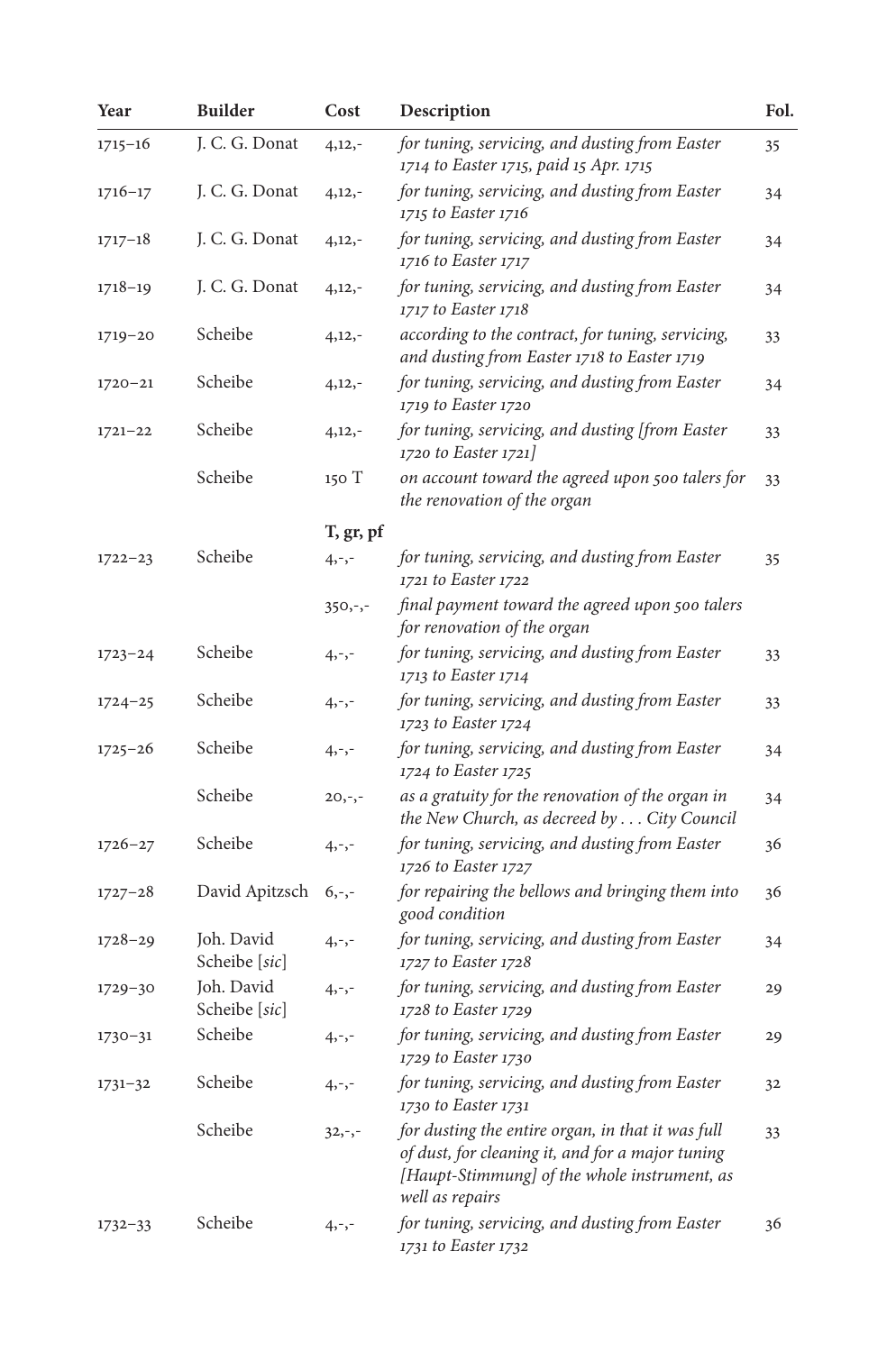| Year        | <b>Builder</b> | Cost      | Description                                                                                                        | Fol. |
|-------------|----------------|-----------|--------------------------------------------------------------------------------------------------------------------|------|
| $1733 - 34$ | Scheibe        | $4, -,-$  | for tuning, servicing, and dusting from Easter<br>1732 to Easter 1733                                              | 37   |
| $1734 - 35$ | Scheibe        | $4, -,-$  | for tuning, servicing, and dusting from Easter<br>1733 to Easter 1734                                              | 31   |
| $1735 - 36$ | Scheibe        | $4, -,-$  | for tuning, servicing, and dusting from Easter<br>1734 to Easter 1735                                              | 35   |
|             | Scheibe        | $17,-,-$  | for building a new bellows for the organ and<br>repairing the other one, including [costs for]<br>leather and glue | 35   |
|             | clockmaker     | $-3,4,-$  | repairing the sand clock in the choir at the organ                                                                 | 36   |
| $1736 - 37$ | Scheibe        | $4, -,-$  | for tuning, servicing, and dusting from Easter<br>1735 to Easter 1736                                              | 38   |
| $1737 - 38$ | Scheibe        | $4, -,-$  | for tuning, servicing, and dusting from Easter<br>1736 to Easter 1737                                              | 28   |
| $1738 - 39$ | Scheibe        | $4, -,-$  | for tuning, servicing, and dusting from Easter<br>1737 to Easter 1738                                              | 36   |
| $1739 - 40$ | Scheibe        | $4, -,-$  | for tuning, servicing, and dusting from Easter<br>1738 to Easter 1739                                              | 42   |
|             | Scheibe        | $15, -,-$ | for repairing a damaged bellows, which required<br>new leather, horse veins, and glue in all the folds             | 42   |
|             | Hildebrandt    | $-0.8,-$  | for a new spring in the Pedal                                                                                      | 42   |
| $1741 - 42$ | Scheibe        | $4, -,-$  | for tuning, servicing, and dusting from Easter<br>1740 to Easter 1741                                              | 45   |
|             | Scheibe        | $5,12,-$  | for renovating the Trumpet and Schalmey stops<br>and soldering with tin the mouths on 36 different<br>pipes        | 45   |
| $1742 - 43$ | Scheibe        | $4, -,-$  | for tuning, servicing, and dusting from Easter<br>1741 to Easter 1742                                              | 43   |
| $1743 - 44$ | Scheibe        | $4, -,-$  | for tuning, servicing, and dusting from Easter<br>1742 to Easter 1743                                              | 45   |
|             | Scheibe        | $2,12,-$  | for bringing the trackers and action into good<br>condition                                                        | 45   |
| $1744 - 45$ | Scheibe        | $4, -,-$  | for tuning, servicing, and dusting from Easter<br>1743 to Easter 1744                                              | 39   |
| $1745 - 46$ | Scheibe        | $4, -$    | for tuning, servicing, and dusting from Easter<br>1744 to Easter 1745                                              | 36   |
| $1746 - 47$ | Scheibe        | 4,-,-     | for tuning, servicing, and dusting from Easter<br>1745 to Easter 1746                                              | 41   |
|             | Scheibe        | $50,-,-$  | for renovation of the organ according to contract<br><i>[dated]</i> 14 Nov. 1746                                   | 41   |
| $1747 - 48$ | Scheibe        | $4, -,-$  | for tuning, servicing, and dusting from Easter<br>1746 to Easter 1747                                              | 43   |
|             |                |           | Note: no payments to an organ builder in the<br>years 1748 to 1752                                                 |      |

*Source*: New Church Accounts.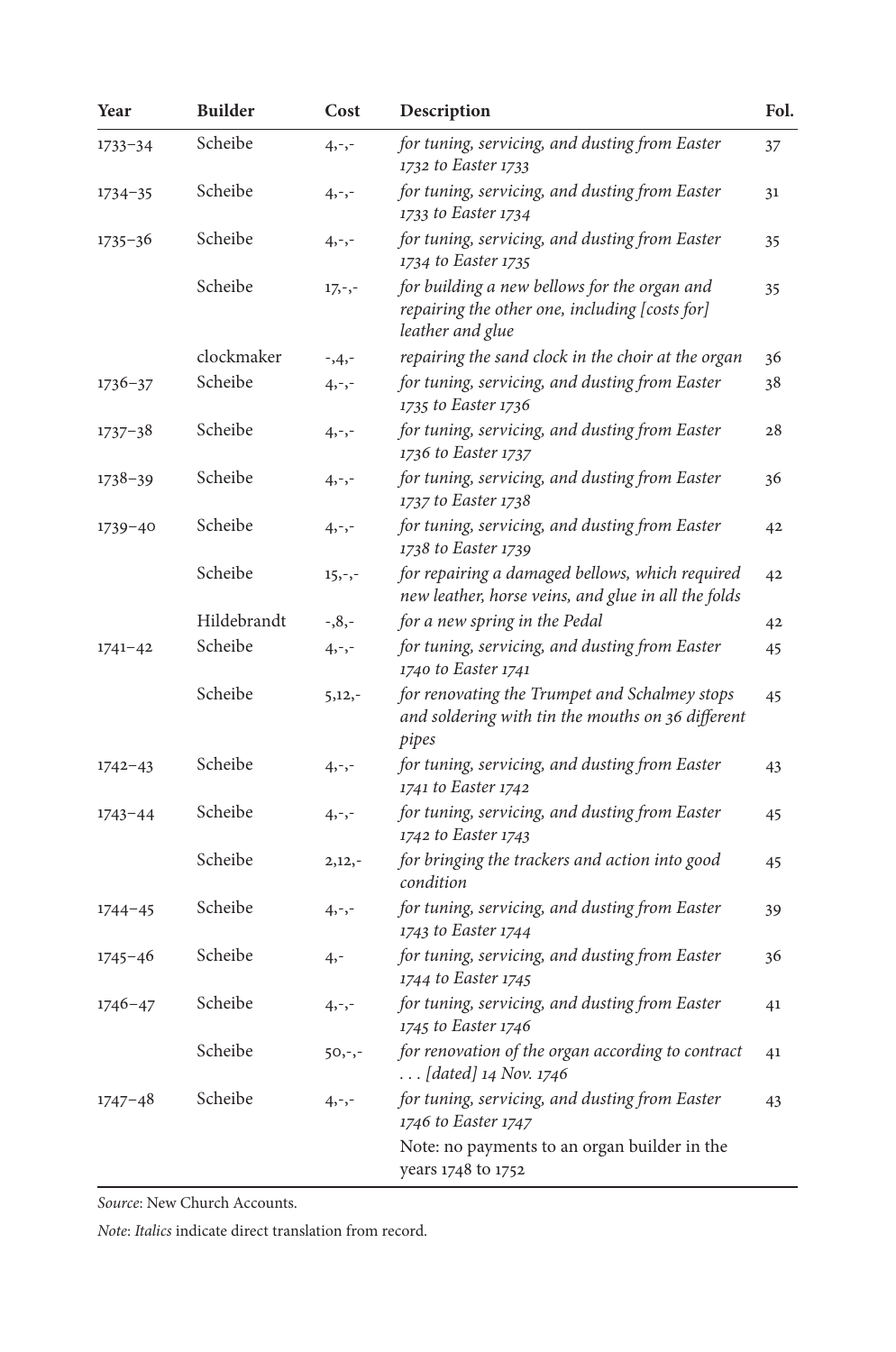|  |  | Appendix E-5 Organ Repairs, St. John's, 1694-1750 |
|--|--|---------------------------------------------------|
|--|--|---------------------------------------------------|

| Year | <b>Builder</b>                  | Cost       | Description                                                                                                                                                                                               | Fol. |
|------|---------------------------------|------------|-----------------------------------------------------------------------------------------------------------------------------------------------------------------------------------------------------------|------|
|      |                                 | fl, gr, pf |                                                                                                                                                                                                           |      |
| 1694 | T. G. Trost                     | 100 T      | installment on the 175 T promised for building<br>the new organ in the St. John's Church, for which<br>he will provide all materials and provide 8 stops,<br>according to the contract dated 18 Aug. 1694 | 139  |
| 1695 | Trost                           | 75T        | in complete payment of the $175$ T for building<br>the new organ; the other 100 T were paid in the<br>previous year                                                                                       | 135  |
|      | <b>Trost</b>                    | 6 T        | as a gratuity for the former contract, paid 3 Jun.<br>1695                                                                                                                                                | 135  |
| 1703 | Donat II                        | $20, -,-$  | for repairs to the organ in the St. John's Church,<br>and for bringing it into tune again, paid 9 Jul.<br>1703                                                                                            | 134  |
|      | Handyman                        | $1, 3, -$  | To the handyman, who pumped the bellows for<br>27 days during the tuning of the organ                                                                                                                     | 134  |
| 1704 | Donat II                        | $4,12,-$   | for repairs to the St. John's organ, 28 Nov. 1704                                                                                                                                                         | 134  |
| 1706 | [unnamed]                       | 12 gr.     | for repairs to the organ                                                                                                                                                                                  | 132  |
| 1712 | Scheibe                         | $18,18,-$  | for repairs to the organ, contracted according to<br>the proposal                                                                                                                                         | 113  |
| 1717 | Scheibe                         | $17,3,-$   | for fully repairing the bellows as well as the<br>organ                                                                                                                                                   | 115  |
| 1719 | Scheibe                         | $-10, -$   | for repairing the bellows, which split during the<br>recent heat wave                                                                                                                                     | 96   |
|      |                                 | T, gr, pf  |                                                                                                                                                                                                           |      |
| 1722 | Scheibe                         | $13, -,-$  | for repairs to the organ, because it was ruined by<br>dust and bad weather                                                                                                                                | 56   |
| 1726 | Apitzsch                        | $1,20,-$   | for re-leathering the bellows, and for glue                                                                                                                                                               | 63   |
| 1729 | Apitsch                         | $1, -,-$   | for tuning the organ and repairing the bellows<br>and wind chest                                                                                                                                          | 69   |
| 1730 | Scheibe                         | $3,18,-$   | for tuning and repairing the organ                                                                                                                                                                        | 59   |
| 1733 | Scheibe                         | $2, -,-$   | for repairing cyphering in the organ, according<br>to the organist's report                                                                                                                               | 62   |
| 1735 | Z. Hildebrandt                  | $4,4,-$    | for repairing the bellows                                                                                                                                                                                 | 55   |
| 1739 | Scheibe                         | $1, 8, -$  | for improving the organ                                                                                                                                                                                   | 58   |
|      | Hildebrandt                     | $1, 8, -$  | for repairing the organ 2 times                                                                                                                                                                           | 58   |
| 1740 | Scheibe                         | $4, -,-$   | for keeping the unreliable organ in the St. John's<br>Church in playable condition                                                                                                                        | 69   |
| 1741 | Scheibe                         | 350T       | in partial payment for building a new organ<br>[contract 10 Mar. 1741]                                                                                                                                    | 86   |
| 1742 | Scheibe                         | 100 T      | the rest of what was promised him on completion<br>of the new organ according to the contract                                                                                                             | 77   |
|      | Bellows pumper at<br>St. Paul's | $-0.8,-$   | for when those registers that are to be made for<br>the new organ were played in advance, which<br>registers organ builder Scheibe promised in the<br>contract to deliver                                 | 77   |